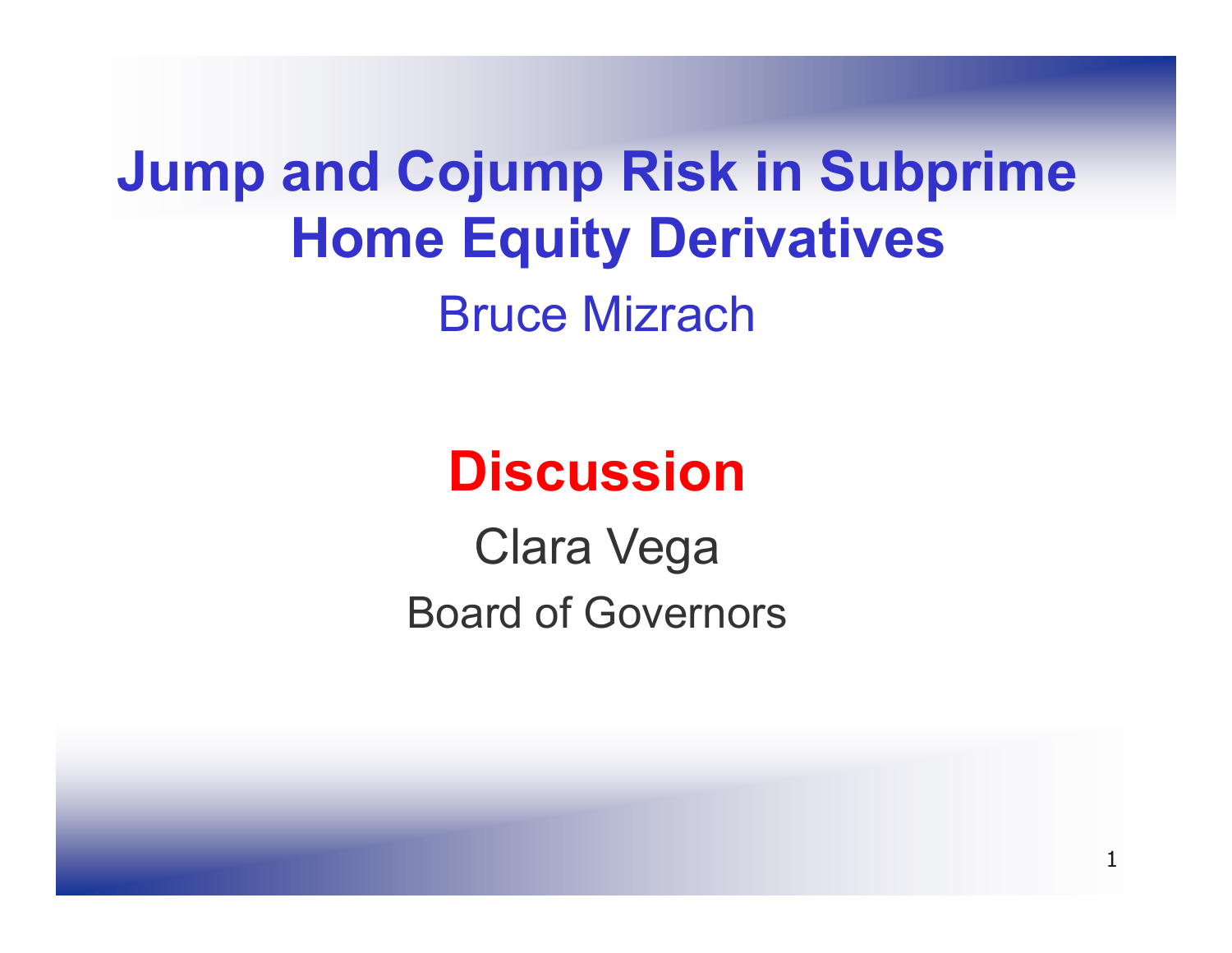## Summary/Outline of the Paper

- Model jumps in credit default swap (CDS) prices and housing future prices
- Model co-jumps (co-movement) in these two series
- **Link jumps in these series to news regarding** subprime mortgage market crisis
- **Predict jump risk**
- $\blacksquare$  Help regulators diagnose potential problems before they reach a crisis level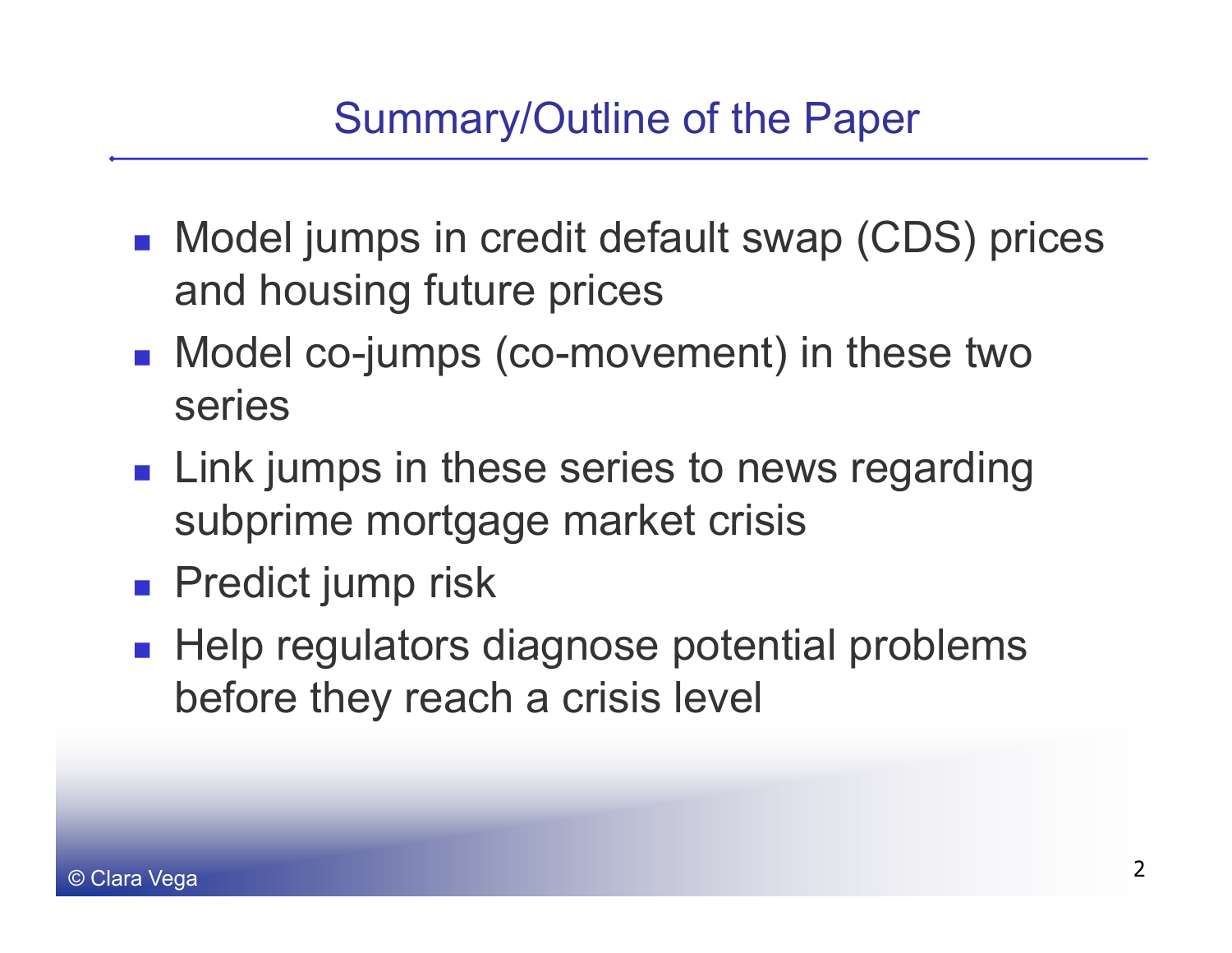$\gamma_1(\Delta) \equiv \sum^{1/\Delta} r_{t+i\Delta,t}^2$ 11Realized Volatility:  $RV_{t+1}(\Delta) = \sum_{i=1}^k r_{t+i\Delta,\Delta}^2$ , where  $\Delta = \frac{1}{M}$ , M=number of intervals  $RV_{t+1}(\Delta) = \sum_{i=1}^{t} r_{t+i\Delta,\Delta}^2$ , where  $\Delta = \frac{1}{M}$ Δ +1 $\sum t+i\Delta,\Delta$  $(\Delta) \equiv \sum r_{t+i\Delta,\Delta}^2$ , where  $\Delta$ 

1In FX markets and sampling at 5-minute intervals  $\Delta = \frac{1}{288}$ , RV<sub>t</sub> = daily volatility  $\Delta = \frac{1}{200}$ ,  $RV_t =$ 

Realized Bipower Variation:  $BV_{t+1}(\Delta) = \frac{\pi}{2} \sum_{i=1}^{n} |r_{t+i}|$  $\sum^{\frac{1}{\Delta}}\mid r_{_{t+i\Delta,\Delta}}\mid\mid r_{_{t+(i-1)\Delta,\Delta}}\mid$ power Variation:  $BV_{t+1}(\Delta) = \frac{\pi}{2} \sum_{i=2}^{1/\Delta} |r_{t+i\Delta,\Delta}| |r_{t+(i-1)\Delta,\Delta}|$  $+(i-1)\Delta$ , $\Delta$ 

underlying price process can be consistently estimated by  $J_{t+1} = \max[RV_{t+1}(\Delta) - BV_{t+1}(\Delta), 0]$ The contribution to the quadratic variation due to the jumps or discontinuities in the as  $\Delta \rightarrow 0$  or  $M \rightarrow \infty$ 

 $1^{(4)}$   $\overline{P}$ ,  $1^{+1}$  $\frac{1}{1} = \frac{1}{\sqrt{1 - \frac{1}{2} \cdot \frac{1}{2} \cdot \frac{1}{2} \cdot \frac{1}{2} \cdot \frac{1}{2} \cdot \frac{1}{2} \cdot \frac{1}{2} \cdot \frac{1}{2} \cdot \frac{1}{2} \cdot \frac{1}{2} \cdot \frac{1}{2} \cdot \frac{1}{2} \cdot \frac{1}{2} \cdot \frac{1}{2} \cdot \frac{1}{2} \cdot \frac{1}{2} \cdot \frac{1}{2} \cdot \frac{1}{2} \cdot \frac{1}{2} \cdot \frac{1}{2} \cdot \frac{1}{2} \cdot \frac{1}{2} \cdot \frac{1$  $(\Delta)$  –  $BV_{_{t+1}}(\Delta)$ The test statistic  $z_{t+1} = \frac{RV_{t+1}(\Delta)}{P_{t+1}(\Delta)}$  has a standard normal distribution.  $t+1$   $\left(\frac{u}{t}\right)$   $\frac{v}{t}$  $t_{t+1} = \frac{1+t}{\sqrt{t}}$  $RV_{i+1}(\Delta) - BV_i$  $z_{t+1} = \frac{RV_t}{\sqrt{C}}$  $+1 \left( -7 \right)$   $-7 \left( +1 \right)$  $_{+1} = \frac{1 + \frac{1}{t+1}}{\sqrt{1 - \frac{1}{t+1}} \sqrt{1 - \frac{1}{t+1}} \sqrt{1 - \frac{1}{t+1}} \sqrt{1 - \frac{1}{t+1}} \sqrt{1 - \frac{1}{t+1}} \sqrt{1 - \frac{1}{t+1}} \sqrt{1 - \frac{1}{t+1}} \sqrt{1 - \frac{1}{t+1}} \sqrt{1 - \frac{1}{t+1}} \sqrt{1 - \frac{1}{t+1}} \sqrt{1 - \frac{1}{t+1}} \sqrt{1 - \frac{1}{t+1}} \sqrt{1 - \frac{1}{t+1}} \sqrt{1 - \frac{1}{t+1}} \sqrt{1 \Delta$ ) –  $BV_{\epsilon+1}(\Delta)$  $=\frac{RV_{t+1}(\Delta)}{\sqrt{\left(\left(\frac{\pi}{2}\right)^2 + \pi - 5\right)\frac{1}{M}\max(1,\frac{RTQ_{t+1}}{BV_{t+1}(\Delta)^2})}}$ 1 $\left(\frac{\pi}{2}\right)^2 + \pi - 5 \left( \frac{1}{M} \max(1, \frac{1}{B V_{t+1}(\Delta)^2}) \right)$ *tRTQ M BV*  $\frac{\pi}{\pi}$  +  $\pi$  – 5  $\frac{1}{\pi}$  max(1,  $\frac{R I Q_{t+1}}{\pi}$  $\left(\left(\frac{\pi}{2}\right)^2 + \pi - 5\right) \frac{1}{M} \max(1, \frac{RTQ_{t+1}}{BV_{t+1}(\Delta))})$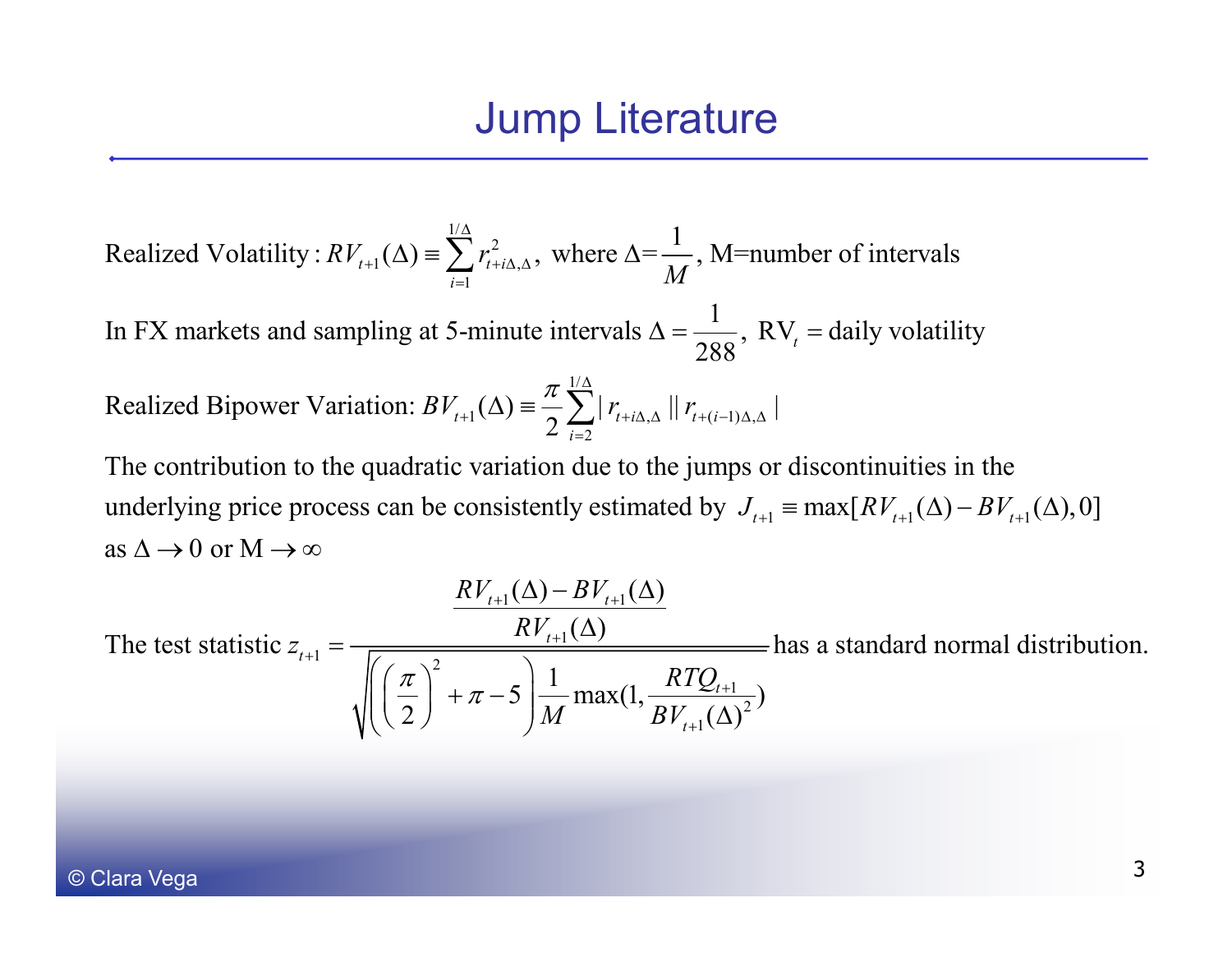$\gamma_1(\Delta) \equiv \sum^{1/\Delta} r_{t+i\Delta,t}^2$ 11Realized Volatility:  $RV_{t+1}(\Delta) = \sum_{i=1}^r r_{t+i\Delta,\Delta}^2$ , where  $\Delta = \frac{1}{M}$ , M=50 days  $RV_{t+1}(\Delta) \equiv \sum_{i=1}^{t} r_{t+i\Delta,\Delta}^2$ , where  $\Delta = \frac{1}{M}$ Δ  $_{+1}(\Delta) \equiv \sum r_{t+i\Delta,\Delta}^2$ , where  $\Delta$ = $\mathrm{RV}_t = 50 - \mathrm{day}$  volatility

1/  $1 \left( \begin{array}{c} 1 \end{array} \right)$   $\begin{array}{c} \bigwedge$   $\bigwedge$   $\bigwedge$   $\bigwedge$   $t+i\Delta, \Delta$   $\bigcup$   $t+(i-1)\Delta,$ Realized Bipower Variation:  $BV_{t+1}(\Delta) = \frac{1}{2} \sum_{i=2}^{\infty} |r_{t+i\Delta,\Delta}| |r_{t+(i-1)\Delta,\Delta}|$  $t + 1$ <sup>( $\Delta$ )</sup>  $\sum_{i=2}$   $\sum_{i=2}$   $\int$   $t + i\Delta$ , $\Delta$  **ii**  $t + i$  $BV_{t+1}(\Delta) \equiv \frac{\pi}{2} \sum_{l=1}^{l/\Delta} |r_{t+i\Delta,\Delta}| |r_{t+(i-1)\Delta,\Delta}$  $=$ 

The author defines jumps or discontinuities as  $J_{t+1} \equiv \max[RV_{t+1}(\Delta) - BV_{t+1}(\Delta), 0]$ and computes the z-test statistic over a rolling sample period:

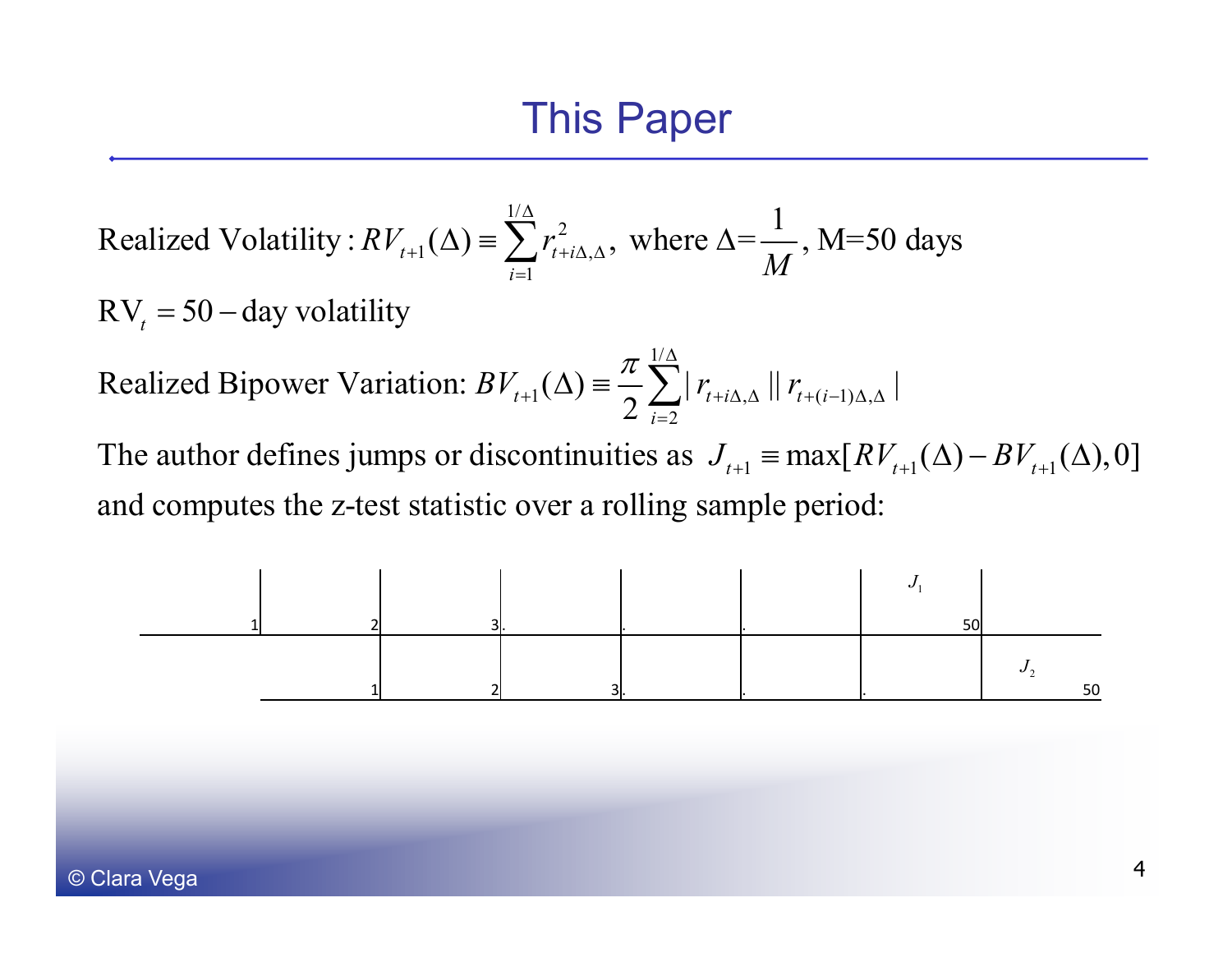#### Compare Jump Literature to this Paper

- The fact that  $J_2$  is statistically significant, does not mean that there was a jump on the 50th day of the second sub-sample.
	- $\circ$  All we can say is that there was a jump (or more than one jump) on that 50-day period
- When we move from five minute price changes to daily price changes. Can we really talk about JUMPS?  $\bullet$
- The purpose of the literature is to separately identify the continuous component of the quadratic variation (realized volatility) from the discontinuous or jump component of the quadratic variation of the price process. Jumps are meant to be large, sudden (quick), and infrequent.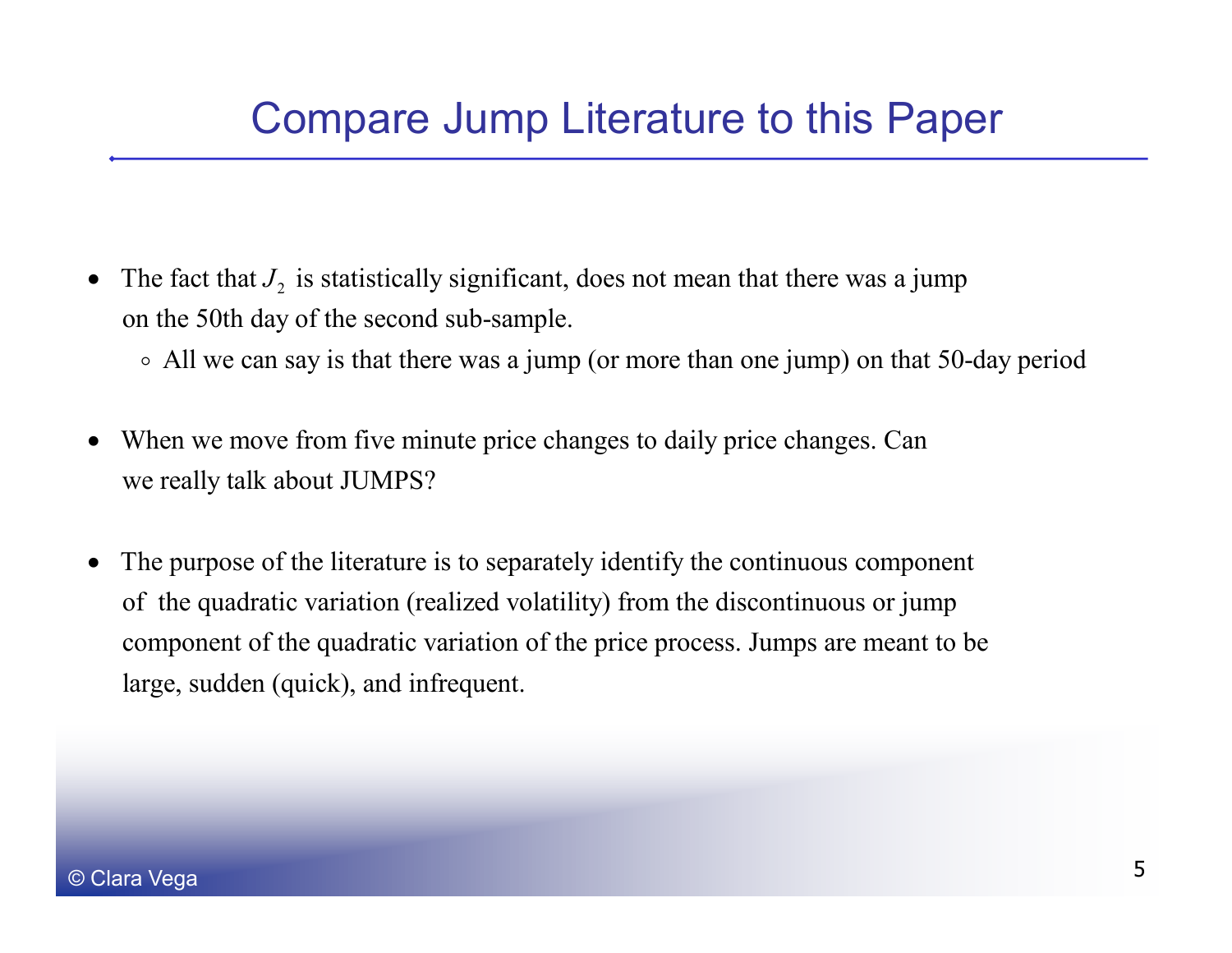#### Compare Jump Literature to this Paper (continued)

- ABD (2007) find that the jump series accounts for 7% 14% of total volatility. •
- The authors find that jumps contribute anywhere from 5% to 81% of total • The authors find that jumps contribute anywhere from  $5\%$  to  $81\%$  of total volatility! •
- ABD (2007) find that jumps are much less persistent (and predictable) than the continuous sample path dynamics.
- The authors find that jumps are persistent (in two out of the three tranches).  $\bullet$
- Is the author estimating jumps or volatility?  $\bullet$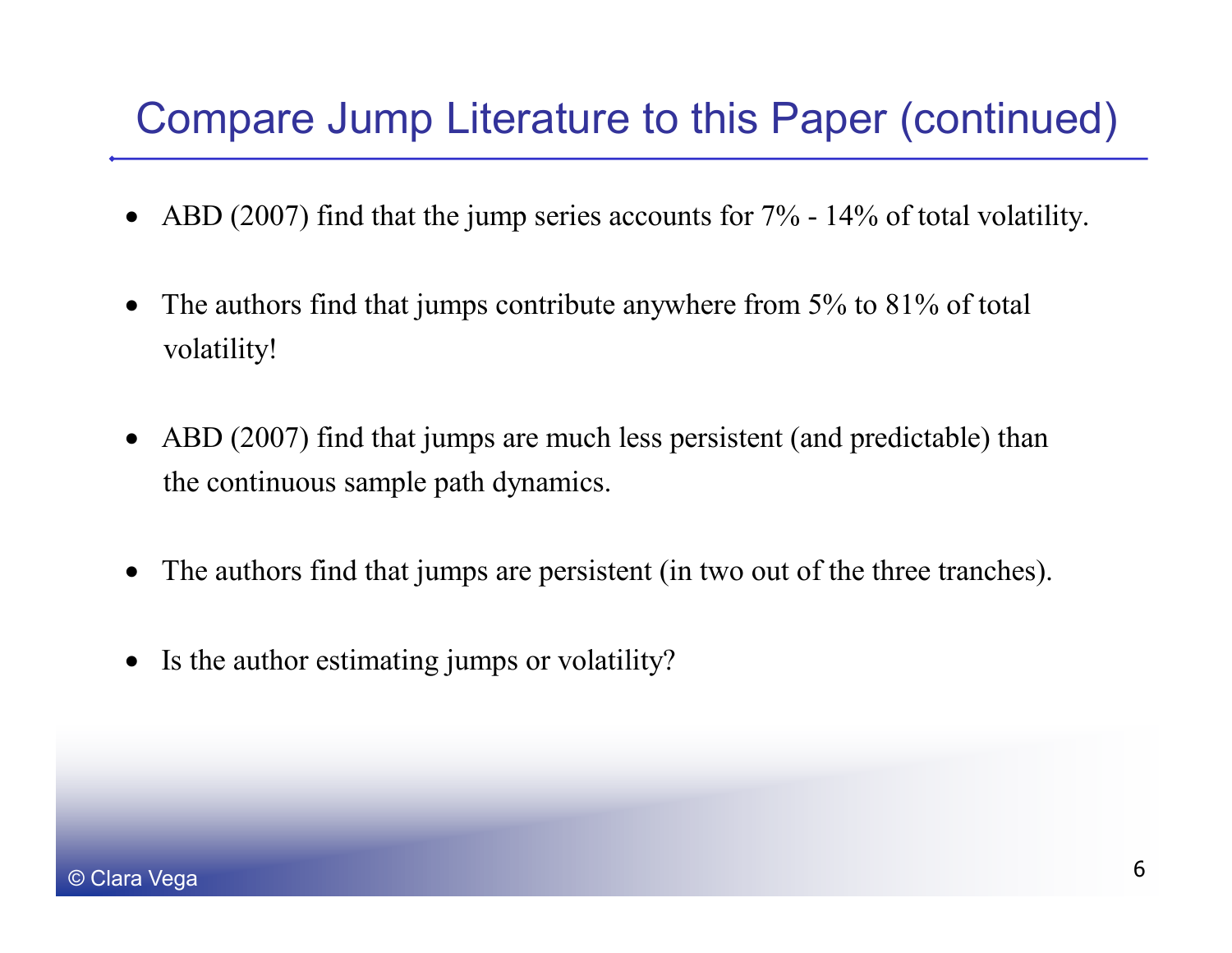## Monte Carlo Experiment

- The author acknowledges that his method is different from the jump literature and understands that the asymptotic theory does not apply to his method.
- Hence he performs a Monte Carlo Experiment.
- He simulates a 1-minute price process and compares the  $J$  obtained with his method with  $J$  obtained using a five-minute sampling frequency with non-overlapping samples.
- But the two *J*'s are not comparable. One estimates the probability of a jump occuring •on one day, the other estimates the probability of a jump occurring in a 50-day period.
- The Monte Carlo experiment shows that the rolling daily estimator has good properties when jumps contribute 76% of total volatility. Not surprising.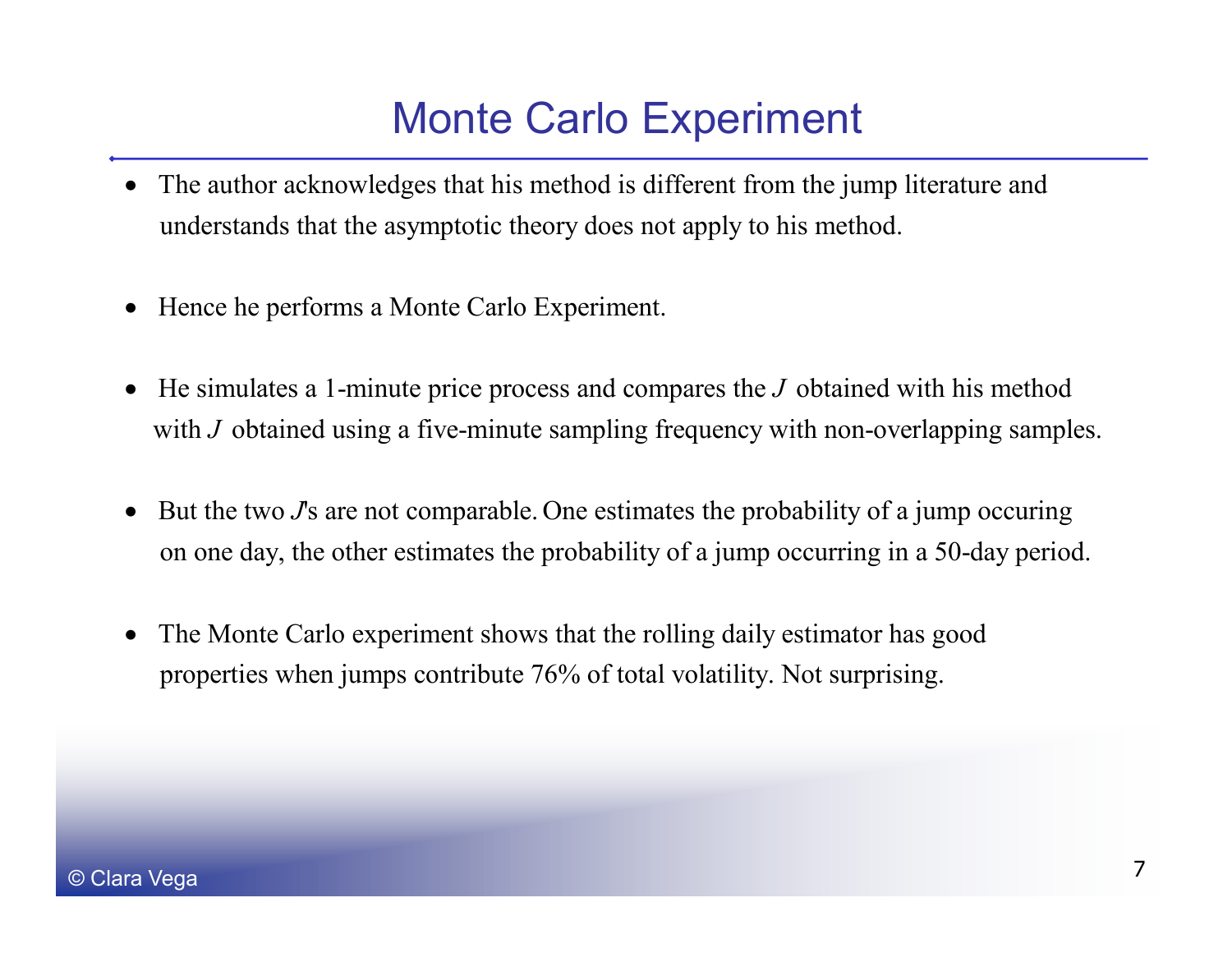## Monte Carlo Experiment (continued)

- The Monte Carlo experiment shows that the rolling daily estimator misses jumps. So the authors conclude that if they detect jumps then they should be •important.
- •• Not sure this is the right conclusion. If they detect jumps, then looking at RV maybe as good as looking at Jumps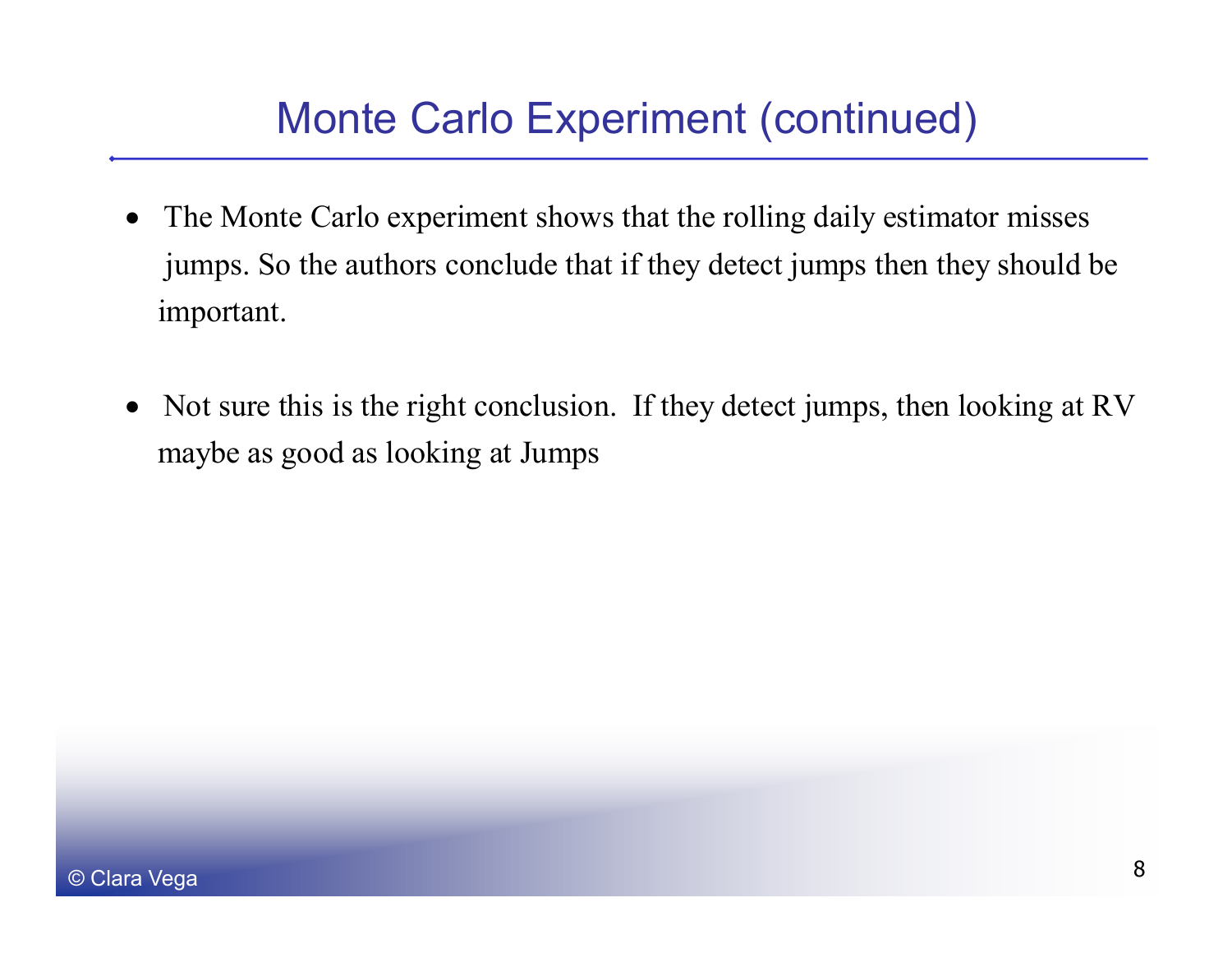- $\blacksquare$  Is the purpose of the paper to predict crisis in the housing market?
- $\blacksquare$  The authors apply their method to one event.
- $\blacksquare$  It is not possible to evaluate the author's method using only one event. The authors need to apply their method to predict other "crisis."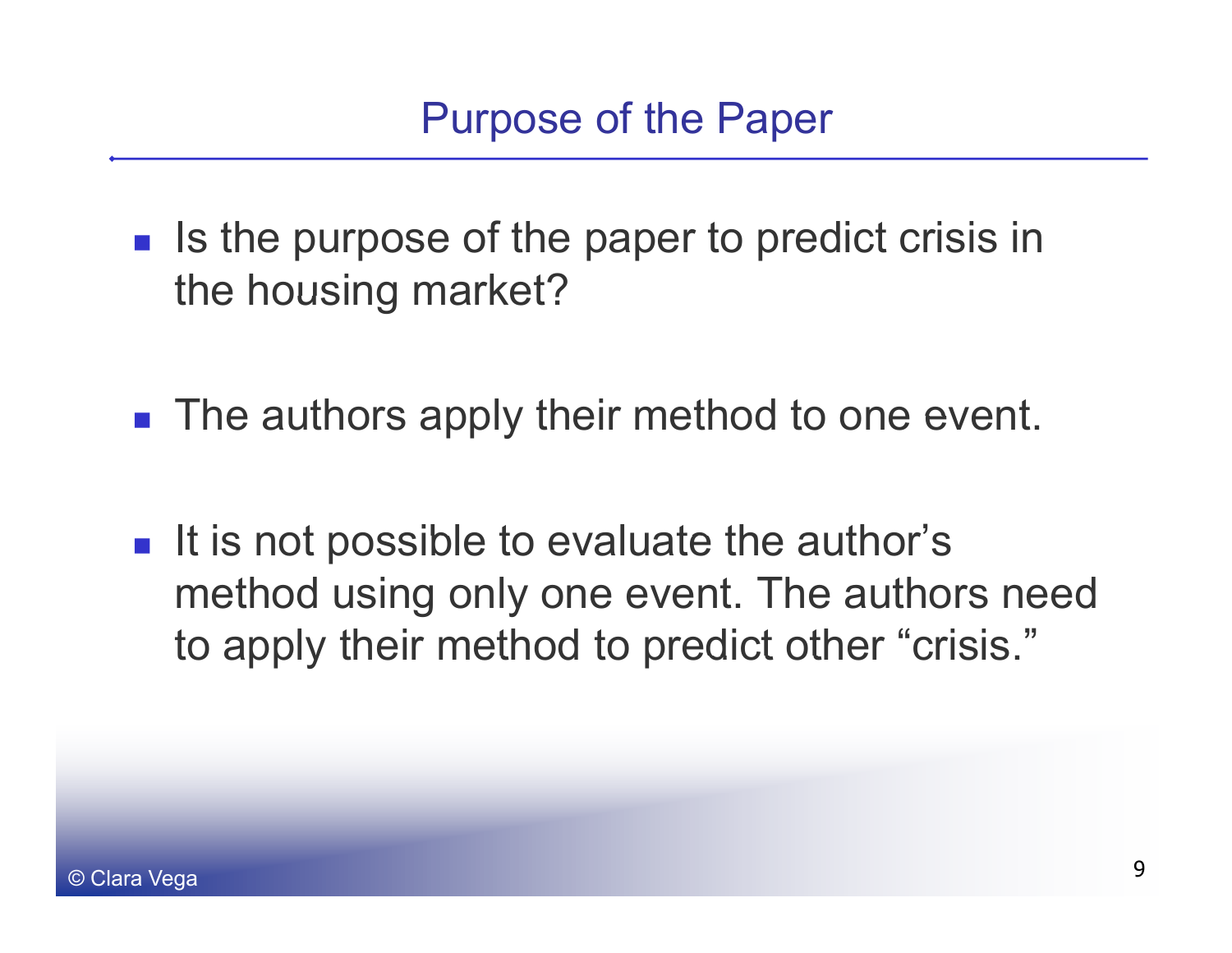#### CDS ABX Price for the A and AA Tranches and Significant Jumps

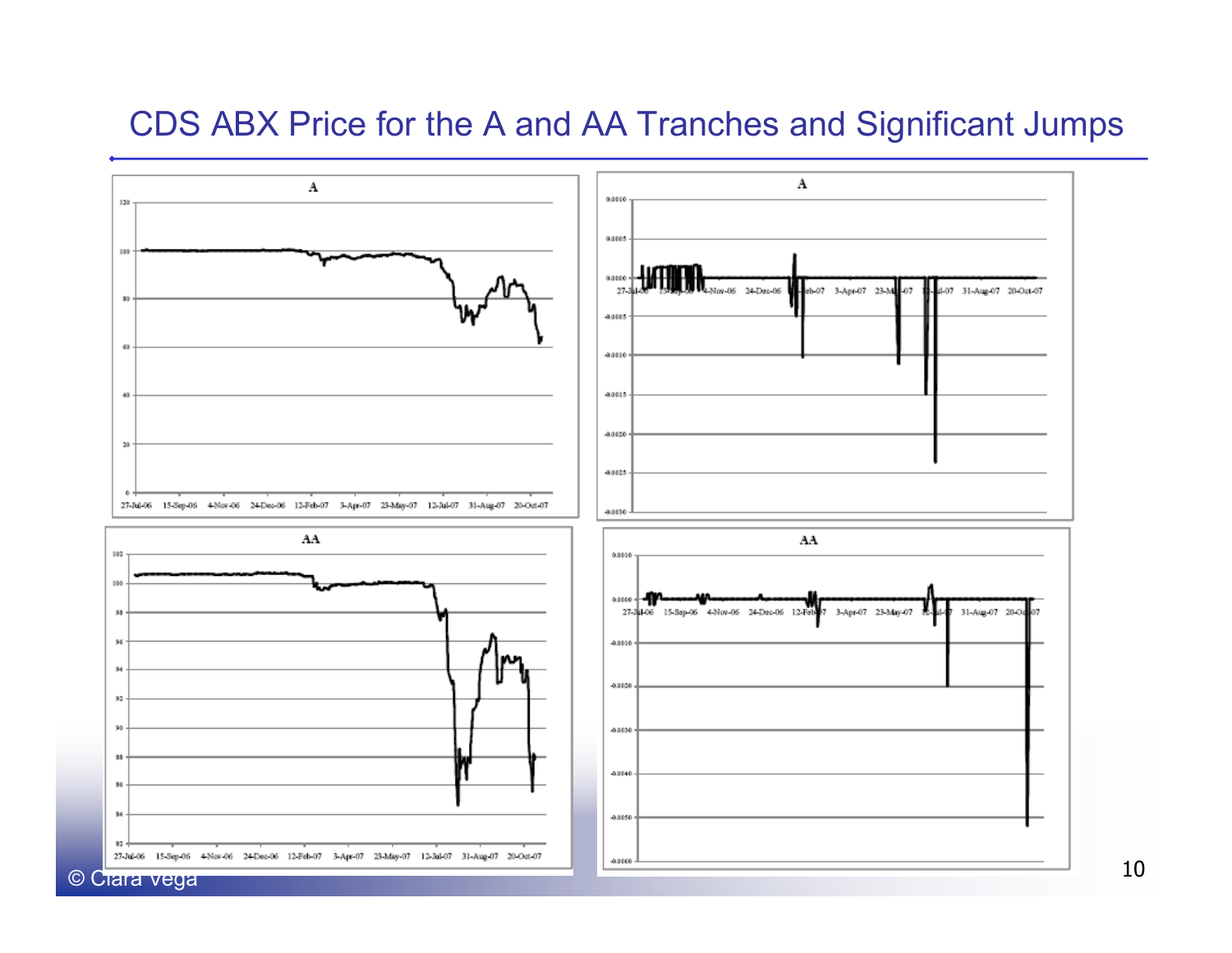#### Realized Volatility of ABX Price for the " "A " Tranche and Housing Futures Price Index

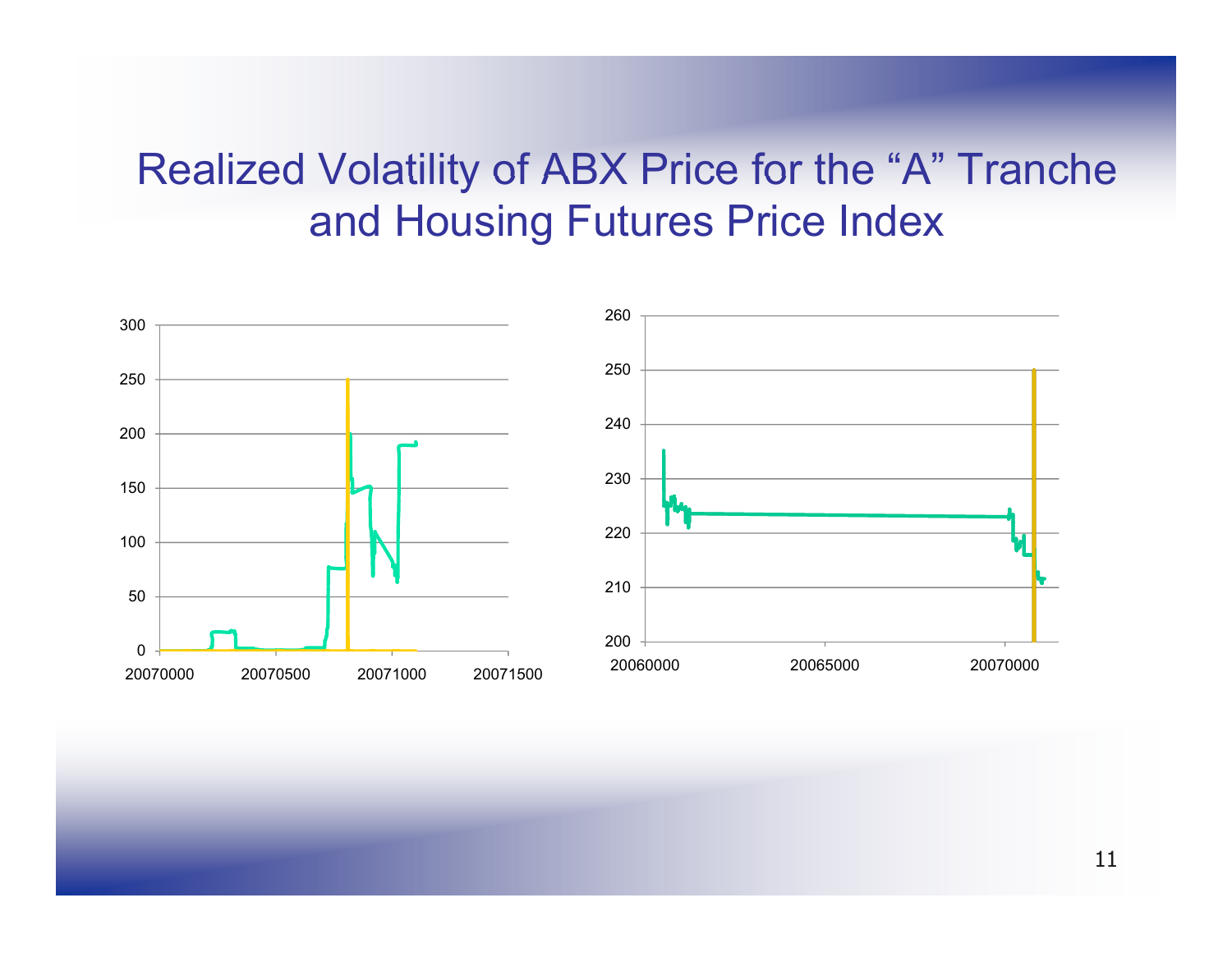If the purpose of the paper is to predict crisis in the housing market, then the CDS price series maybe a better predictor than jumps or volatility in this series.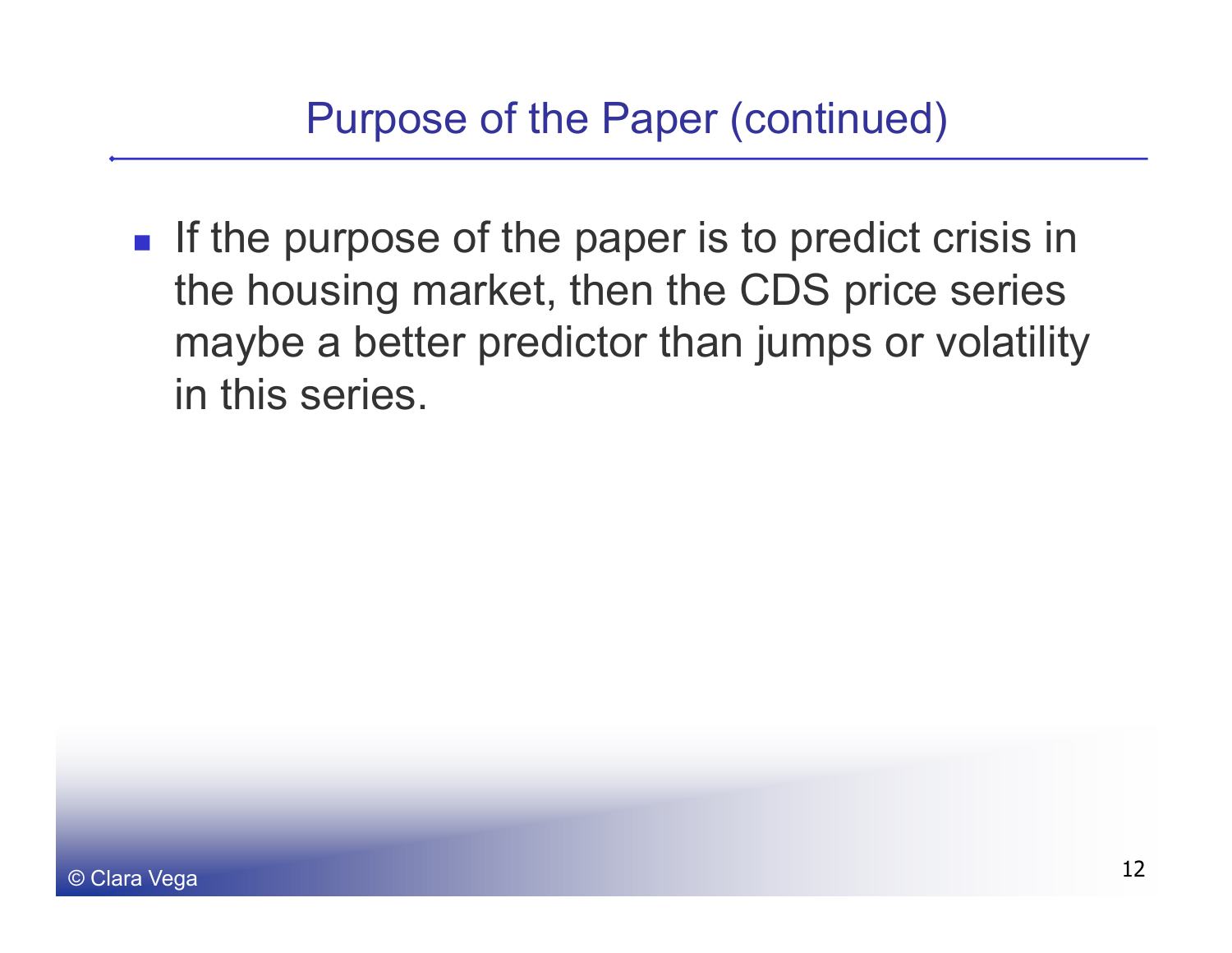- **Spirit of the jump literature is very different from** the method used in this paper
- $\blacksquare$  Is the purpose of the paper to predict crisis before they occur? Very difficult to do (one event). Apply method to other events.
- **Should we focus on jumps or the price series?**
- Can the housing futures curve predict CDS<br>price changes?